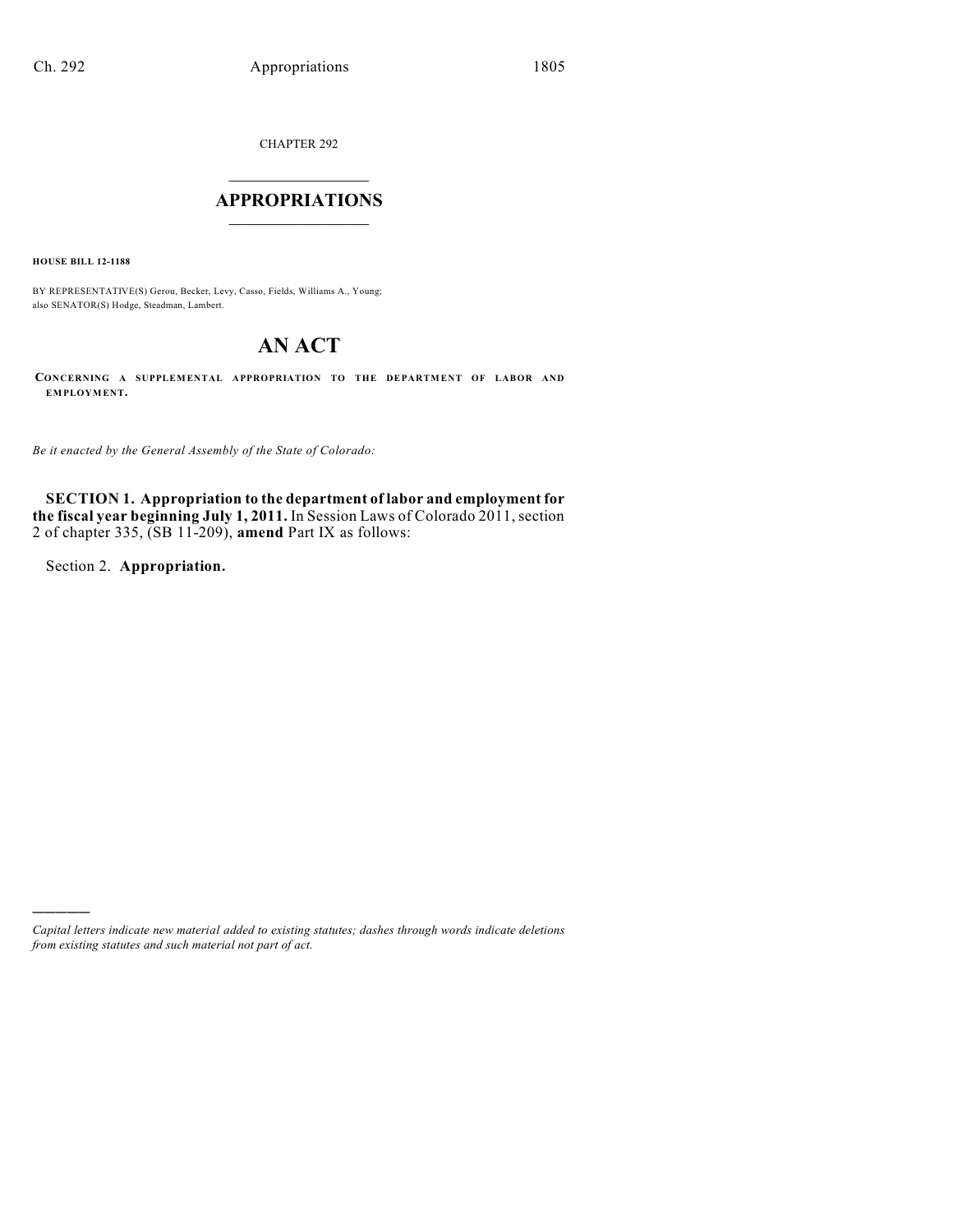|                                      |       |                               | APPROPRIATION FROM                             |                      |                                       |                                |
|--------------------------------------|-------|-------------------------------|------------------------------------------------|----------------------|---------------------------------------|--------------------------------|
| <b>ITEM &amp;</b><br><b>SUBTOTAL</b> | TOTAL | <b>GENERAL</b><br><b>FUND</b> | <b>GENERAL</b><br><b>FUND</b><br><b>EXEMPT</b> | CASH<br><b>FUNDS</b> | <b>REAPPROPRIATED</b><br><b>FUNDS</b> | <b>FEDERAL</b><br><b>FUNDS</b> |
| S                                    |       |                               |                                                |                      |                                       |                                |

### **PART IX DEPARTMENT OF LABOR AND EMPLOYMENT**

### **(1) EXECUTIVE DIRECTOR'S OFFICE**

| 7,664,397    |  |
|--------------|--|
| $(99.9$ FTE) |  |
| 6,671,857    |  |
| 103,831      |  |
|              |  |
| 1,651,327    |  |
|              |  |
|              |  |
| 1,319,889    |  |
| 9,734        |  |
| 457,276      |  |
| 1,759,608    |  |
|              |  |
| 598,488      |  |
|              |  |
| 6,647,650    |  |
|              |  |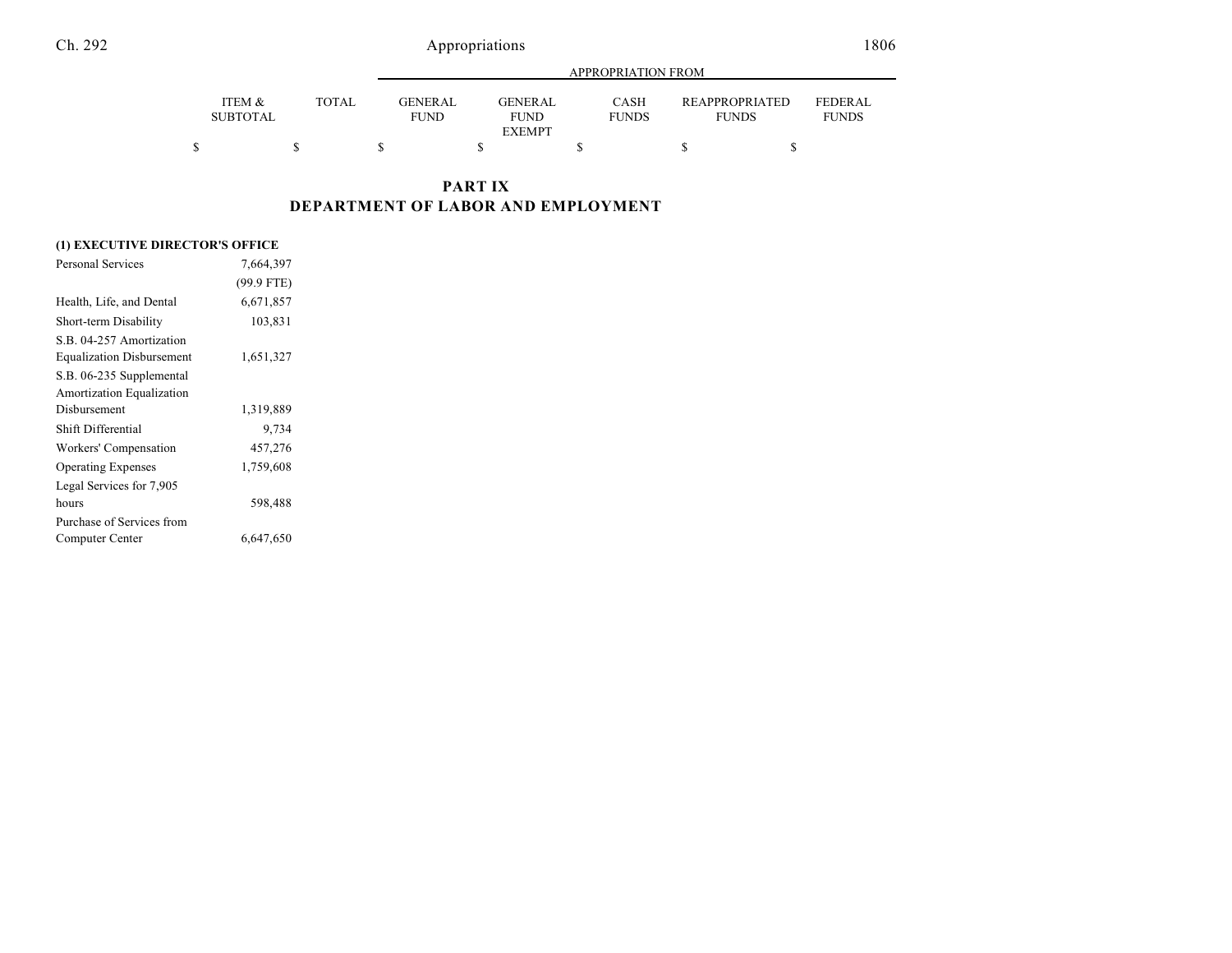| Multiuse Network              |           |            |                         |                      |            |
|-------------------------------|-----------|------------|-------------------------|----------------------|------------|
| Payments                      | 921,062   |            |                         |                      |            |
| Management and                |           |            |                         |                      |            |
| Administration of OIT         | 439,118   |            |                         |                      |            |
| Payment to Risk               |           |            |                         |                      |            |
| Management and Property       |           |            |                         |                      |            |
| Funds                         | 53,501    |            |                         |                      |            |
| Vehicle Lease Payments        | 107,625   |            |                         |                      |            |
|                               | 102,047   |            |                         |                      |            |
| Leased Space                  | 3,800,000 |            |                         |                      |            |
| Capitol Complex Leased        |           |            |                         |                      |            |
| Space                         | 29,169    |            |                         |                      |            |
| <b>Communication Services</b> |           |            |                         |                      |            |
| Payments                      | 1,200     |            |                         |                      |            |
| Utilities                     | 260,309   |            |                         |                      |            |
| Information Technology        |           |            |                         |                      |            |
| Asset Maintenance             | 553,627   |            |                         |                      |            |
| Statewide Indirect Cost       |           |            |                         |                      |            |
| Assessment                    | 599,281   |            |                         |                      |            |
|                               |           |            |                         |                      |            |
|                               |           | 33,648,949 | 15,981,450              | 160,894 <sup>b</sup> | 17,506,605 |
|                               |           | 33,643,371 | 15,977,519 <sup>a</sup> |                      | 17,504,958 |
|                               |           |            |                         |                      |            |

<sup>a</sup> Of this amount, it is estimated that \$5,954,886 \$5,950,955 be from the Employment Support Fund created in Section 8-77-109 (1), C.R.S., \$4,952,475 shall be from the Workers' Compensation Cash Fund created in Section 8-44-112 (7) (a), C.R.S., \$1,470,052 shall be from the Petroleum Storage Tank Fund created in Section 8-20.5-103 (1), C.R.S., \$503,486 shall be from the Unemployment Revenue Fund created in Section 8-77-106 (1), C.R.S., \$321,548 shall be from the Major Medical Insurance Fund created in Section 8-46-202 (1) (a), C.R.S. and the Subsequent Injury Fund created in Section 8-46-101 (1) (b) (I), C.R.S., \$308,539 shall be from the Boiler Inspection Fund created in Section 9-4-109 (4), C.R.S., and \$2,470,464 shall be from various cash fund sources.

Ch. 292 Appropriations 1807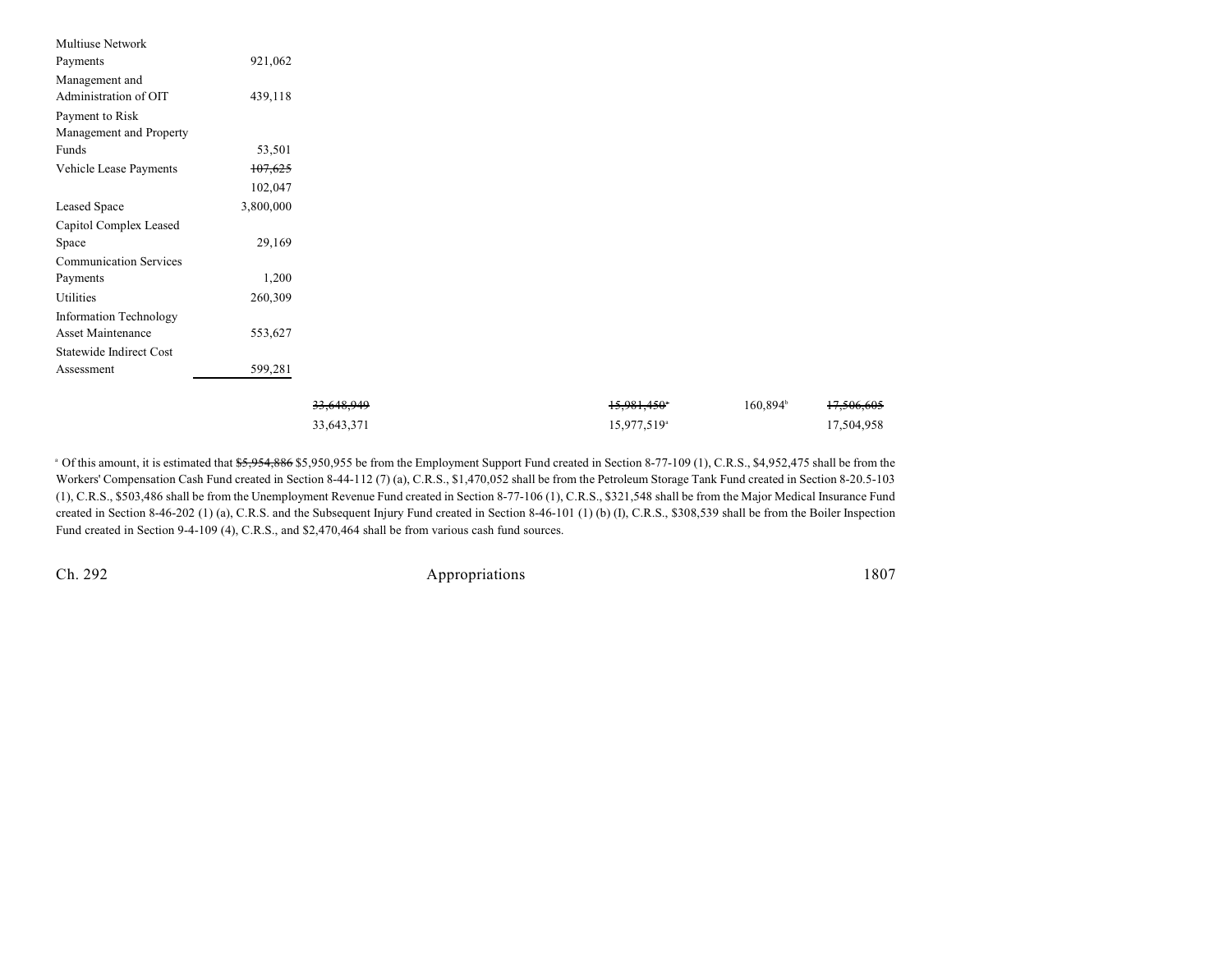### Ch. 292 Appropriations 1808

|                           |       | APPROPRIATION FROM                                         |                             |  |                                                                         |
|---------------------------|-------|------------------------------------------------------------|-----------------------------|--|-------------------------------------------------------------------------|
| ITEM &<br><b>SUBTOTAL</b> | TOTAL | <b>GENER AL</b><br>GENER AL.<br><b>FUND</b><br><b>FUND</b> | <b>CASH</b><br><b>FUNDS</b> |  | <b>REAPPROPRIATED</b><br><b>FEDERAL</b><br><b>FUNDS</b><br><b>FUNDS</b> |
|                           |       | <b>EXEMPT</b>                                              |                             |  |                                                                         |
|                           |       |                                                            |                             |  |                                                                         |

<sup>b</sup> Of this amount, \$156,610 shall be from statewide indirect cost recoveries and \$4,284 shall be from the Department of Public Health and Environment.

|                                     | (2) DIVISION OF EMPLOYMENT AND TRAINING |                        |            |
|-------------------------------------|-----------------------------------------|------------------------|------------|
| (A) Unemployment Insurance Programs |                                         |                        |            |
| Program Costs                       | 35, 393, 198                            | 7,367,393 <sup>a</sup> | 28,025,805 |
|                                     | $(467.1$ FTE)                           |                        |            |
| Internet Self-service               | 167.126                                 | $167.126^{\circ}$      |            |
|                                     |                                         | $(2.5$ FTE)            |            |
|                                     | 35,560,324                              |                        |            |

 $^{\circ}$  Of these amounts, \$5,876,575 shall be from the Employment Support Fund created in Section 8-77-109 (1), C.R.S., \$1,603,225 shall be from the Unemployment Revenue Fund created in Section 8-77-106 (1), C.R.S., and \$54,719 shall be from various cash fund sources.

<sup>b</sup> Of this amount, \$500,000 shall be from the account of the state of Colorado in the federal Unemployment Trust Fund pursuant to Section 8-77-102 (4), C.R.S., from moneys distributed in accordance with Section 903 (g) of the Federal Social Security Act, and \$27,525,805 shall be from various federal funds.

| (B) Employment and Training Programs |            |                        |                 |              |
|--------------------------------------|------------|------------------------|-----------------|--------------|
| <b>State Operations</b>              | 13.900.711 | 9,319,265 <sup>a</sup> | $9.600^{\circ}$ | 4,571,846    |
|                                      |            | $(93.4$ FTE)           |                 | $(50.3$ FTE) |
| One-stop County                      |            |                        |                 |              |
| Contracts                            | 9,164,335  |                        |                 | 9, 164, 335  |
|                                      |            |                        |                 | $(28.0$ FTE) |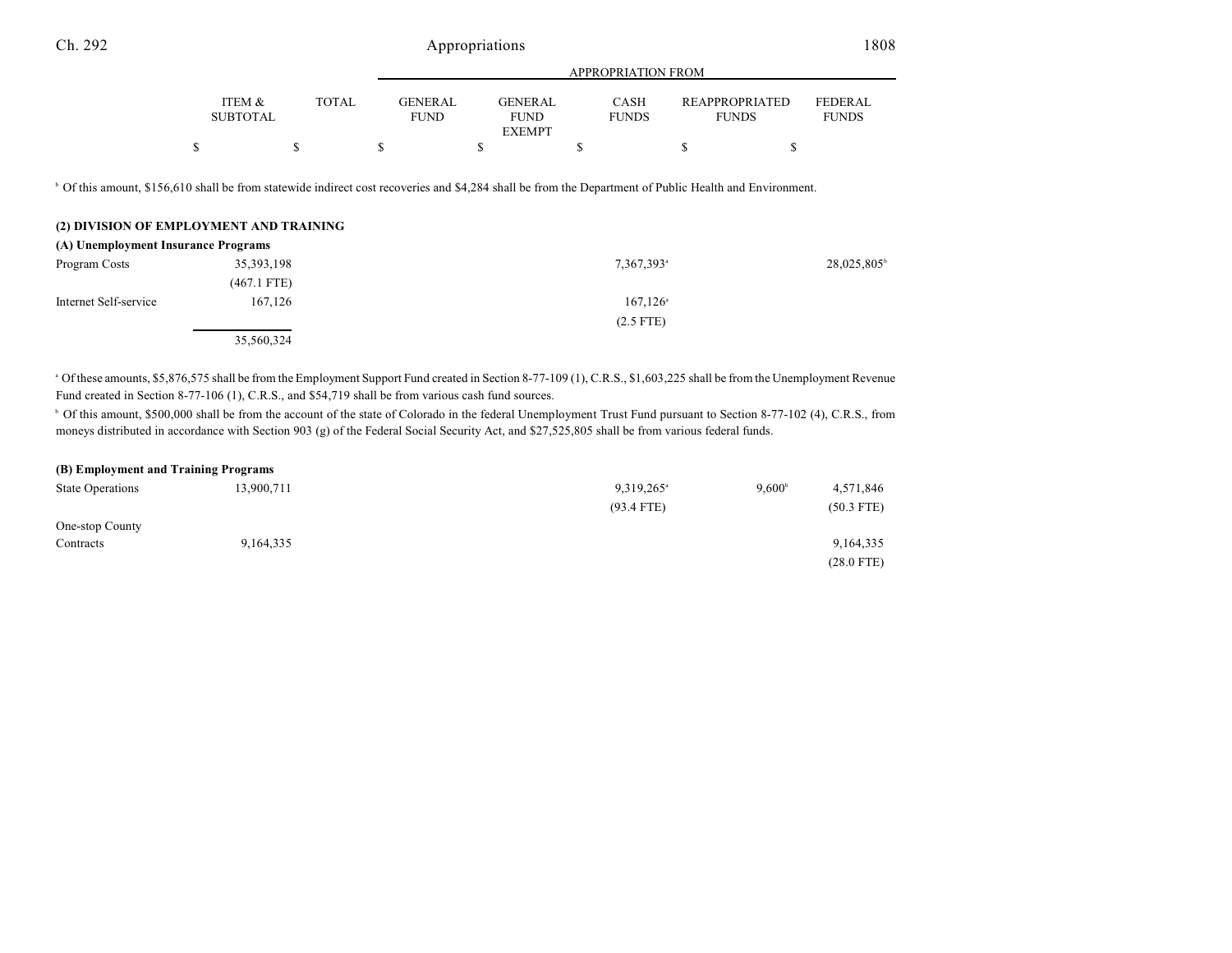| Trade Adjustment Act<br>Assistance<br>Workforce Investment Act | 3,288,070<br>32,323,045 | $807,540^{\circ}$<br>$100,000$ °      | 3,288,070<br>31,415,505<br>$(61.2$ FTE) |
|----------------------------------------------------------------|-------------------------|---------------------------------------|-----------------------------------------|
| Workforce Development<br>Council                               | 466,016                 | $466,016$ <sup>d</sup><br>$(4.0$ FTE) |                                         |
| Workforce Improvement<br>Grants                                | 870,000<br>60,012,177   | $20,000$ <sup>c</sup>                 | 850,000<br>$(10.0$ FTE)                 |

 Of these amounts, \$9,922,138 shall be from the Employment Support Fund created in Section 8-77-109 (1), C.R.S., and \$204,667 shall be from various cash fund <sup>a</sup> sources.

 $\,^{\circ}$  This amount shall be from contracts with other government agencies.

This amount shall be from the Governor's Energy Office in the Office of the Governor. <sup>c</sup>

<sup>d</sup> This amount shall be from federal funds transferred to the Department of Labor and Employment from other state agencies.

<sup>e</sup> This amount shall be from donations.

#### **(C) Labor Market Information**

| Program Costs | 2,041,230 | 11,509 <sup>a</sup> | 2,029,721    |
|---------------|-----------|---------------------|--------------|
|               |           |                     | $(30.3$ FTE) |

<sup>a</sup> This amount shall be from the sale of publications.

97,613,731

Ch. 292 Appropriations 1809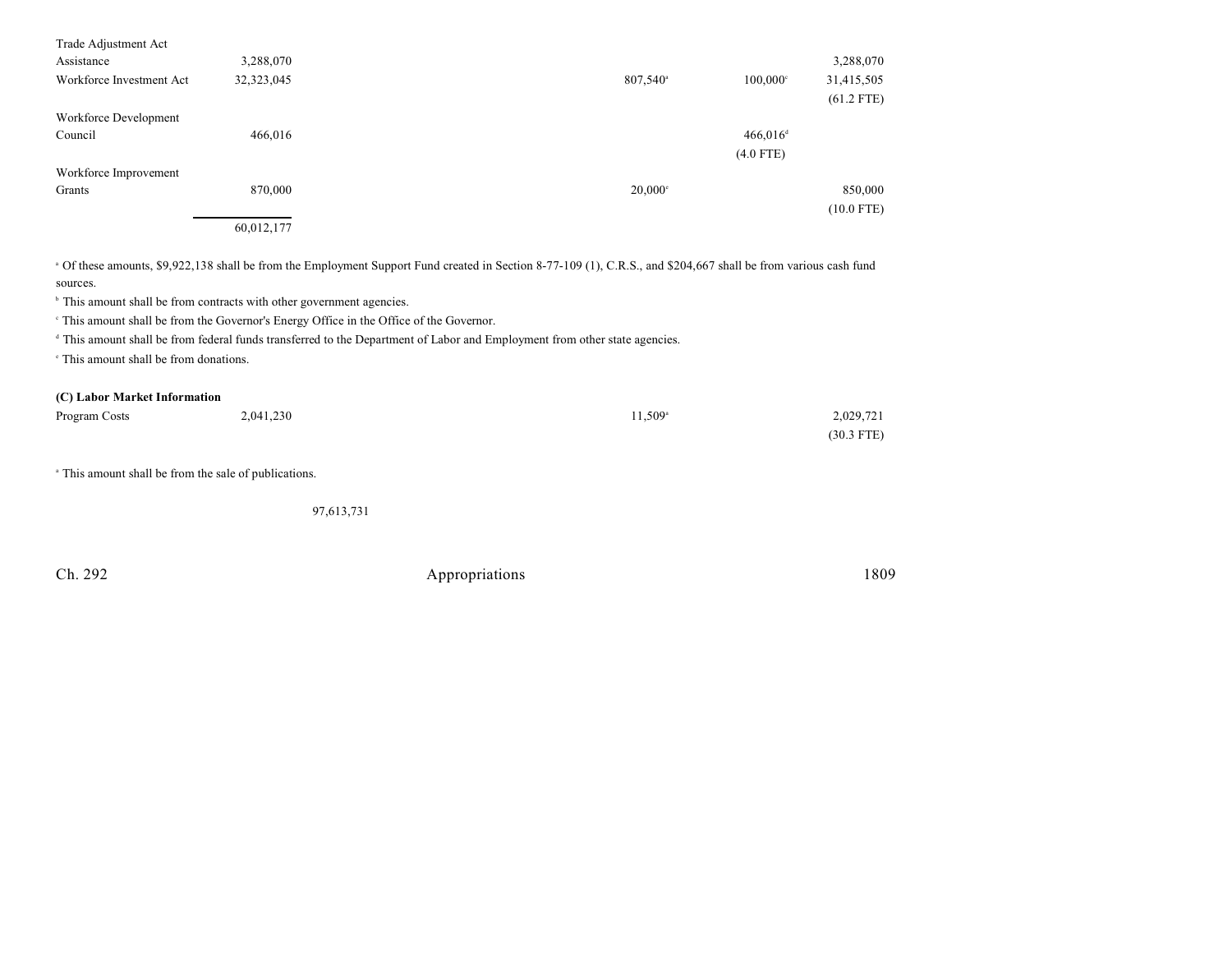| Ch. 292                                                                                                    |                           |              |                               | Appropriations                                 |                           |                                       | 1810                           |
|------------------------------------------------------------------------------------------------------------|---------------------------|--------------|-------------------------------|------------------------------------------------|---------------------------|---------------------------------------|--------------------------------|
|                                                                                                            |                           |              |                               |                                                | <b>APPROPRIATION FROM</b> |                                       |                                |
|                                                                                                            | ITEM &<br><b>SUBTOTAL</b> | <b>TOTAL</b> | <b>GENERAL</b><br><b>FUND</b> | <b>GENERAL</b><br><b>FUND</b><br><b>EXEMPT</b> | CASH<br><b>FUNDS</b>      | <b>REAPPROPRIATED</b><br><b>FUNDS</b> | <b>FEDERAL</b><br><b>FUNDS</b> |
|                                                                                                            | \$                        | \$           | S                             | \$                                             | <b>S</b>                  | \$<br>\$                              |                                |
| (3) DIVISION OF LABOR                                                                                      |                           |              |                               |                                                |                           |                                       |                                |
| Program Costs                                                                                              |                           | 1,171,056    |                               |                                                | 1,171,056 <sup>a</sup>    |                                       |                                |
|                                                                                                            |                           |              |                               |                                                | $(15.0$ FTE)              |                                       |                                |
| <sup>a</sup> This amount shall be from the Employment Support Fund created in Section 8-77-109 (1), C.R.S. |                           |              |                               |                                                |                           |                                       |                                |
| (4) DIVISION OF OIL AND PUBLIC SAFETY                                                                      |                           |              |                               |                                                |                           |                                       |                                |
| Personal Services                                                                                          | 4,698,155                 |              |                               |                                                | $4,108,779$ <sup>a</sup>  | $19,516^{\circ}$                      | 569,860                        |
|                                                                                                            |                           |              |                               |                                                | $(67.0$ FTE)              |                                       |                                |
| <b>Operating Expenses</b>                                                                                  | 648,980                   |              |                               |                                                | 518,134 <sup>a</sup>      |                                       | 130,846                        |

5,347,135

<sup>a</sup> Of these amounts, \$2,543,815 shall be from the Petroleum Storage Tank Fund pursuant to Section 8-20.5-103 (1), C.R.S., \$1,113,488 shall be from the Boiler Inspection Fund created in Section 9-4-109 (4), C.R.S., and \$969,610 shall be from various cash fund sources.

<sup>b</sup> This amount shall be from the Department of Public Health and Environment.

### **(5) DIVISION OF WORKERS' COMPENSATION**

| (A) Workers' Compensation |           |                     |
|---------------------------|-----------|---------------------|
| Personal Services         | 6.931.306 | $6,931,306^{\circ}$ |
|                           |           | $(102.1$ FTE)       |
| <b>Operating Expenses</b> | 680,780   | $680.780^{\circ}$   |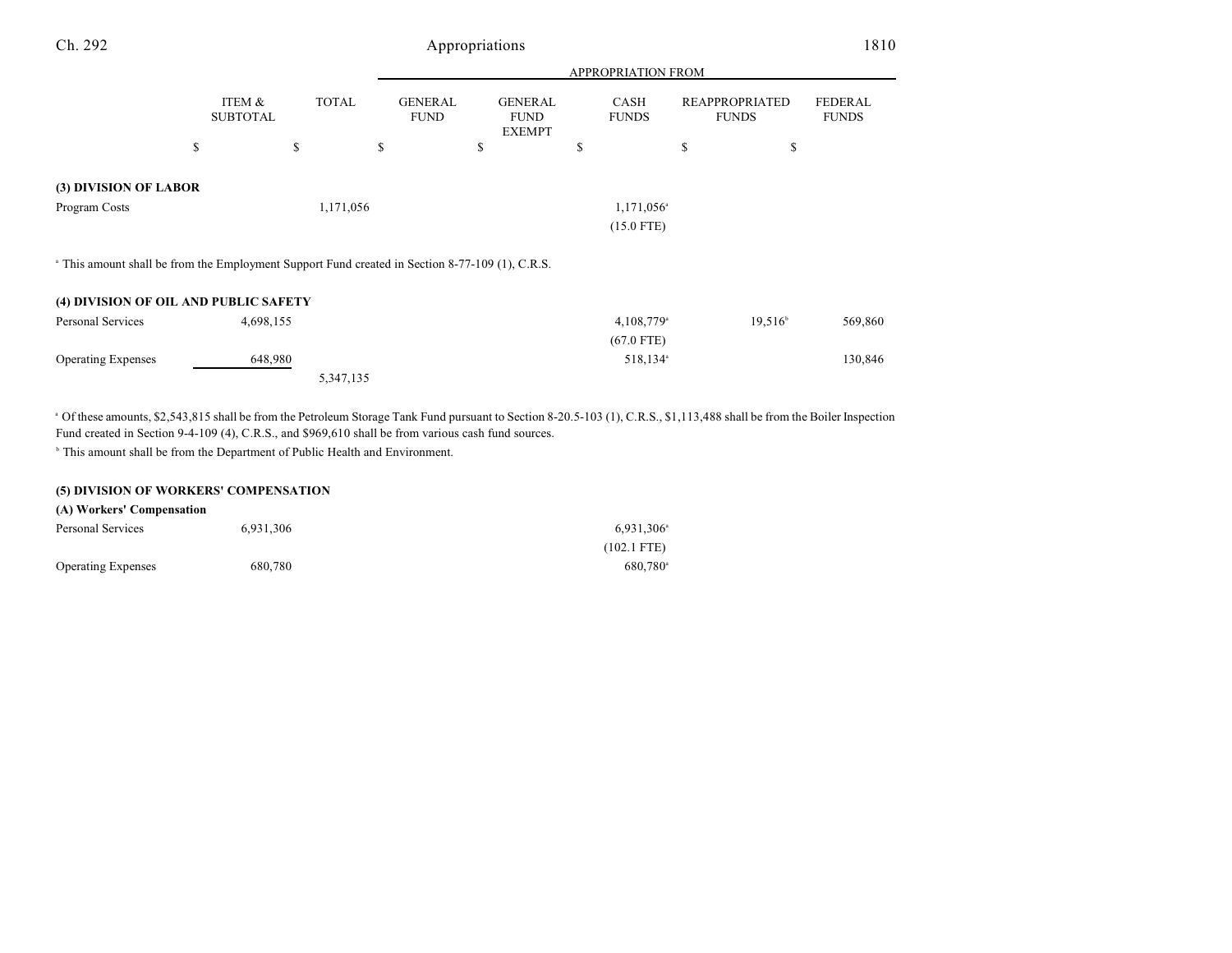| Administrative Law Judge  |            |                        |
|---------------------------|------------|------------------------|
| Services                  | 2,431,193  | 2,431,193*             |
|                           | 2,582,398  | 2,582,398 <sup>a</sup> |
| Physicians Accreditation  | 140,000    | 140,000 <sup>b</sup>   |
| <b>Utilization Review</b> | 60,000     | $60,000$ <sup>c</sup>  |
| Immediate Payment         | 10,000     | $10,000$ <sup>d</sup>  |
|                           | 10,253,279 |                        |
|                           | 10,404,484 |                        |

 $^{\circ}$  Of these amounts,  $$9,453,279$  \$9,604,484 shall be from the Workers' Compensation Cash Fund created in Section 8-44-112 (7) (a), C.R.S., and \$590,000 shall be from various cash fund sources.

<sup>b</sup> This amount shall be from the Physicians Accreditation Program Cash Fund created in Section 8-42-101 (3.6) (l), C.R.S. Moneys in the Physicians Accreditation Program Cash Fund are continuously appropriated and are included for informational purposes only.

<sup>e</sup> This amount shall be from the Utilization Review Cash Fund created in Section 8-43-501 (2) (a), C.R.S. Moneys in the Utilization Review Cash Fund are continuously appropriated and are included for informational purposes only.

<sup>d</sup> This amount shall be from the Immediate Payment Fund created in Section 8-44-206 (3) (b) (I), C.R.S. Moneys in the Immediate Payment Fund are continuously appropriated and are included for informational purposes only.

#### **(B) Major Medical Insurance and Subsequent Injury Funds**

| Personal Services         | 1,258,824 | 1,258,824 <sup>a</sup> |  |  |
|---------------------------|-----------|------------------------|--|--|
|                           |           | $(16.0$ FTE)           |  |  |
| <b>Operating Expenses</b> | 88.324    | 88.324 <sup>a</sup>    |  |  |
| Major Medical Benefits    | 7.000.000 | 7.000.000 <sup>b</sup> |  |  |
| Major Medical Legal       |           |                        |  |  |
| Services for 100 hours    | 7.571     | $7.571^{\circ}$        |  |  |

Ch. 292 Appropriations 1811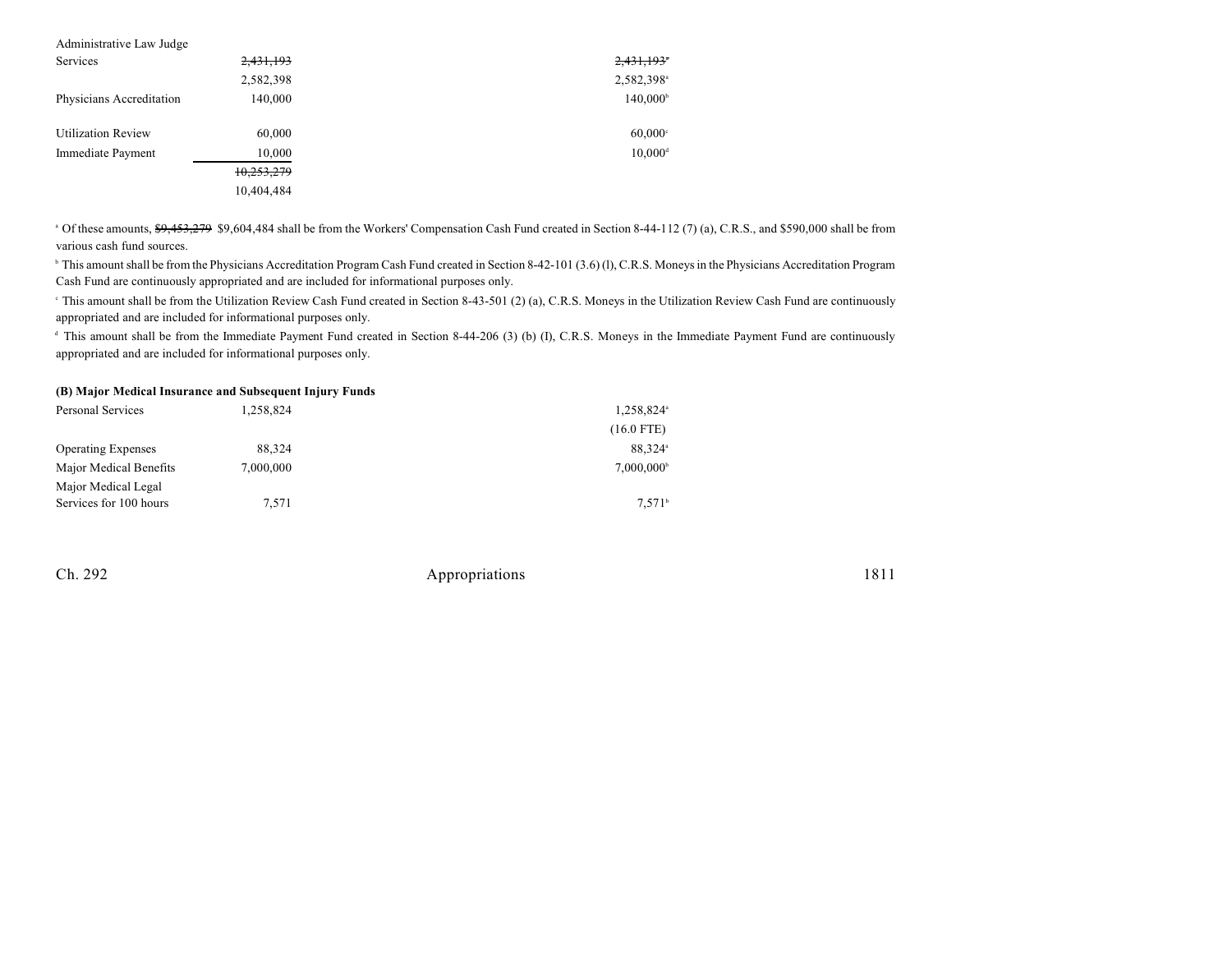### Ch. 292 Appropriations 1812

|                                                   |       |                           |              | <b>APPROPRIATION FROM</b>     |    |                                                |                      |                             |    |                                       |                                |
|---------------------------------------------------|-------|---------------------------|--------------|-------------------------------|----|------------------------------------------------|----------------------|-----------------------------|----|---------------------------------------|--------------------------------|
|                                                   |       | ITEM &<br><b>SUBTOTAL</b> | <b>TOTAL</b> | <b>GENERAL</b><br><b>FUND</b> |    | <b>GENERAL</b><br><b>FUND</b><br><b>EXEMPT</b> |                      | <b>CASH</b><br><b>FUNDS</b> |    | <b>REAPPROPRIATED</b><br><b>FUNDS</b> | <b>FEDERAL</b><br><b>FUNDS</b> |
|                                                   | \$    |                           | \$           | \$                            | \$ |                                                | \$                   |                             | \$ | S                                     |                                |
| Subsequent Injury<br>Benefits                     |       | 3,200,000                 |              |                               |    |                                                |                      | $3,200,000$ <sup>c</sup>    |    |                                       |                                |
| Subsequent Injury Legal<br>Services for 350 hours |       | 26,499                    |              |                               |    |                                                |                      | 26,499°                     |    |                                       |                                |
| <b>Medical Disaster</b>                           | 6,000 |                           |              |                               |    |                                                | $6,000$ <sup>d</sup> |                             |    |                                       |                                |
|                                                   |       | 11,587,218                |              |                               |    |                                                |                      |                             |    |                                       |                                |

<sup>a</sup> Of these amounts, \$1,145,076 shall be from the Major Medical Insurance Fund created in Section 8-46-202 (1) (a), C.R.S., and \$202,072 shall be from the Subsequent Injury Fund created in Section 8-46-101 (1) (b) (I), C.R.S.

<sup>b</sup> These amounts shall be from the Major Medical Insurance Fund created in Section 8-46-202 (1) (a), C.R.S.

 $\degree$  These amounts shall be from the Subsequent Injury Fund created in Section 8-46-101 (1) (b) (I), C.R.S.

<sup>d</sup> This amount shall be from the Medical Disaster Insurance Fund created in Section 8-46-302 (1), C.R.S.

21,840,497 21,991,702

**TOTALS PART IX (LABOR AND**

| (LABUK AND        |               |                         |                                      |
|-------------------|---------------|-------------------------|--------------------------------------|
| <b>EMPLOYMENT</b> | \$159,621,368 | <del>\$61,312,749</del> | <del>\$97,552,593</del><br>\$756,026 |
|                   | \$159,766,995 | \$61,460,023            | \$97,550,946                         |